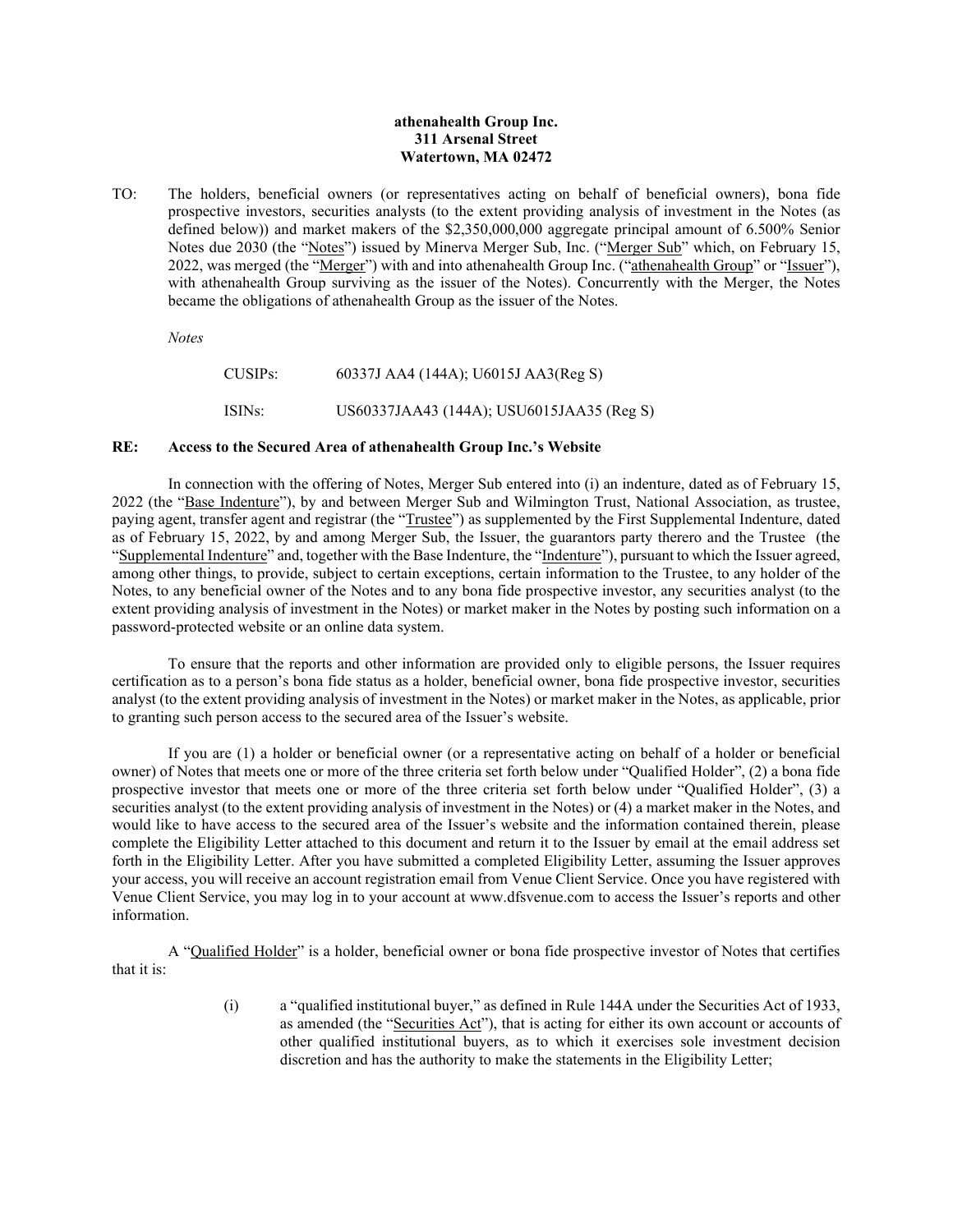- (ii) an institutional "Accredited Investor," as defined in Rule  $501(a)(1)$ , (2), (3) or (7) under the Securities Act, that is acting for either its own account or accounts of other accredited investors as to which it exercises sole investment discretion and has authority to make the statements in this letter; or
- (iii) a person who is not a "U.S. person," as defined in Regulation S under the Securities Act, and not in the "United States," as contemplated by Rule 903(a)(1) of Regulation S under the Securities Act, that is acting for its own account or accounts of other persons who are not U.S. persons and not in the United States as to which it exercises sole investment discretion and has the authority to make the statements in this letter.

The definitions of "qualified institutional buyer," institutional "Accredited Investor" and "U.S. person" are set forth in Annexes A, B and C hereto, respectively. "United States" means the United States of America, its territories and possessions, any State of the United States, and the District of Columbia.

After you submit the Eligibility Letter and if you qualify under the applicable criteria, you will be entitled to access the secured area of the Issuer's website. The Issuer expressly reserves the right to deny access to any persons who submit the Eligibility Letter if the Issuer is not satisfied that such person meets the applicable requirements and in accordance with the Indenture, the Issuer reserves the right to deny access to any holder, beneficial owner, bona fide prospective investor, securities analyst or market maker that is a competitor or to the extent the Issuer determines in its sole discretion that the provision of information to such Person may be harmful to the Issuer and its subsidiaries.

Please direct any questions to the Issuer's Finance division at:

[investors@athenahealth.com](mailto:investors@athenahealth.com)

Very truly yours,

**athenahealth Group Inc.**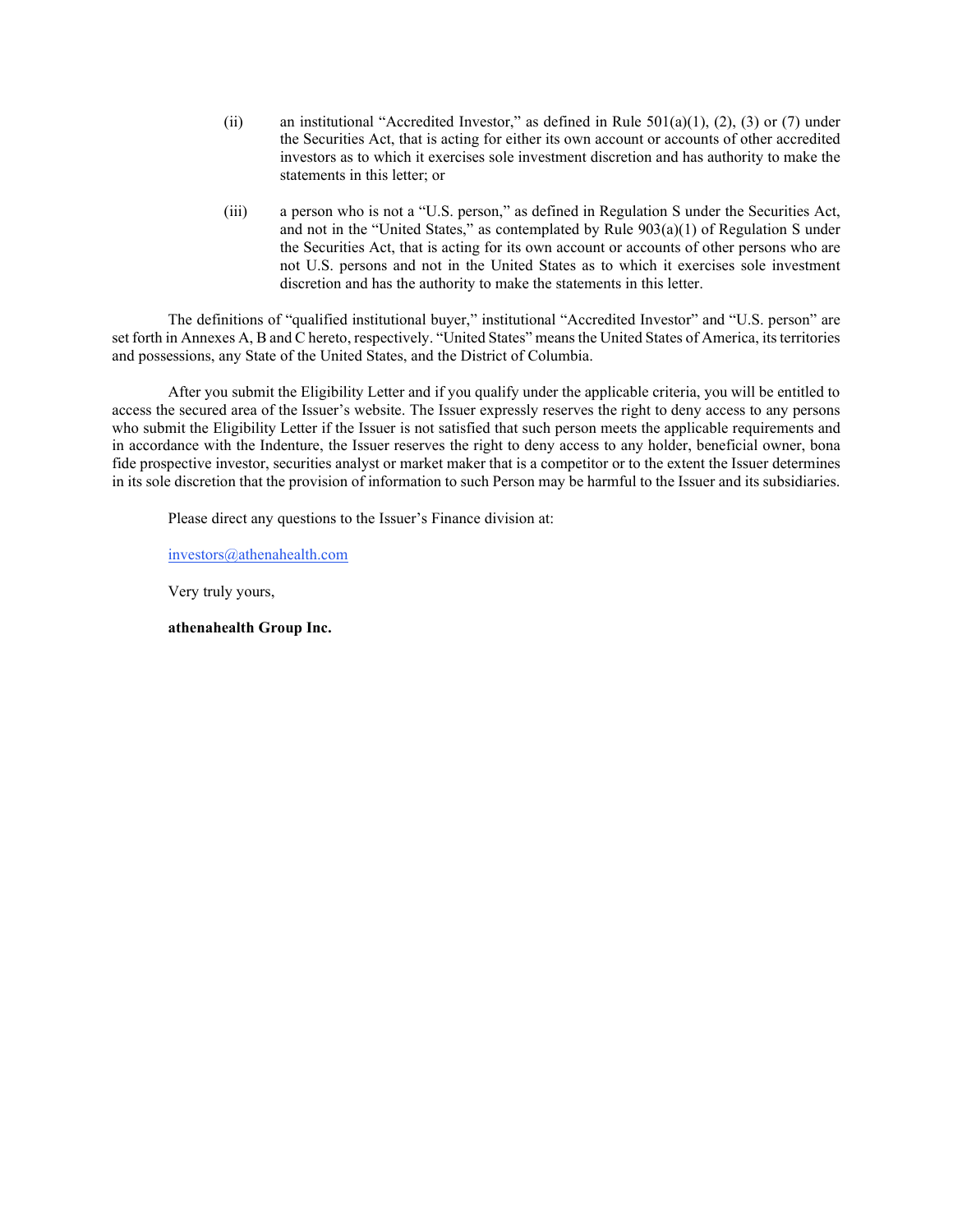## "Qualified Institutional Buyer" means:

- (1) Any of the following entities, acting for its own account or the accounts of other qualified institutional buyers, that in the aggregate owns and invests on a discretionary basis at least \$100 million in securities of issuers that are not affiliated with the entity:
	- (a) Any insurance company as defined in Section 2(a)(13) of the Securities Act;
	- (b) Any investment company registered under the Investment Company Act of 1940 (the "Investment Company Act") or any business development company as defined in Section  $2(a)(48)$  of the Investment Company Act;
	- (c) Any small business investment company licensed by the U.S. Small Business Administration under Section 301(c) or (d) of the Small Business Investment Act of 1958 or any rural business investment company as defined in section 384A of the Consolidated Farm and Rural Development Act;
	- (d) Any plan established and maintained by a state, its political subdivisions, or any agency or instrumentality of a state or its political subdivisions, for the benefit of its employees;
	- (e) Any employee benefit plan within the meaning of Title I of the Employee Retirem ent Income Security Act of 1974;
	- (f) Any trust fund whose trustee is a bank or trust company and whose participants are exclusively plans of the types identified in subparagraph  $(1)(d)$  or (e) above, except trust funds that include as participants individual retirement accounts or H.R. 10 plans;
	- (g) Any business development company as defined in Section 202(a)(22) of the Investment Advisers Act of 1940 (the "Investment Advisers Act");
	- (h) Any organization described in Section 501(c)(3) of the Internal Revenue Code, corporation (other than a bank as defined in Section  $3(a)(2)$  of the Securities Act or a savings and loan association or other institution referenced in Section  $3(a)(5)(A)$  of the Securities Act or a foreign bank or savings and loan association or equivalent institution), partnership, limited liability company or Massachusetts or similar business trust;
	- (i) Any investment adviser registered under the Investment Advisers Act; and
	- (j) Any institutional accredited investor, as defined in Rule 501(a) under the Securities Act, of a type not listed in paragraphs  $(a)(1)(i)(A)$  through (I) or paragraphs  $(a)(1)(ii)$  through (vi).
- (2) Any dealer registered pursuant to Section 15 of the Securities Exchange Act of 1934, as amended (the "Exchange Act"), acting for its own account or the accounts of other qualified institutional buyers, that in the aggregate owns and invests on a discretionary basis at least \$10 million of securities of issuers that are not affiliated with the dealer, provided that securities constituting the whole or a part of an unsold allotment to or subscription by a dealer as a participant in a public offering shall not be deemed to be owned by such dealer;
- (3) Any dealer registered pursuant to Section 15 of the Exchange Act acting in a "riskless principal transaction" (as defined below) on behalf of a qualified institutional buyer;
- (4) Any investment company registered under the Investment Company Act, acting for its own account or for the accounts of other qualified institutional buyers, that is part of a family of investment companies which own in the aggregate at least \$100 million in securities of issuers, other than issuers that are affiliated with the investment company or are part of such family of investment companies. "Family of investment companies" means any two or more investment companies registered under the Investment Company Act,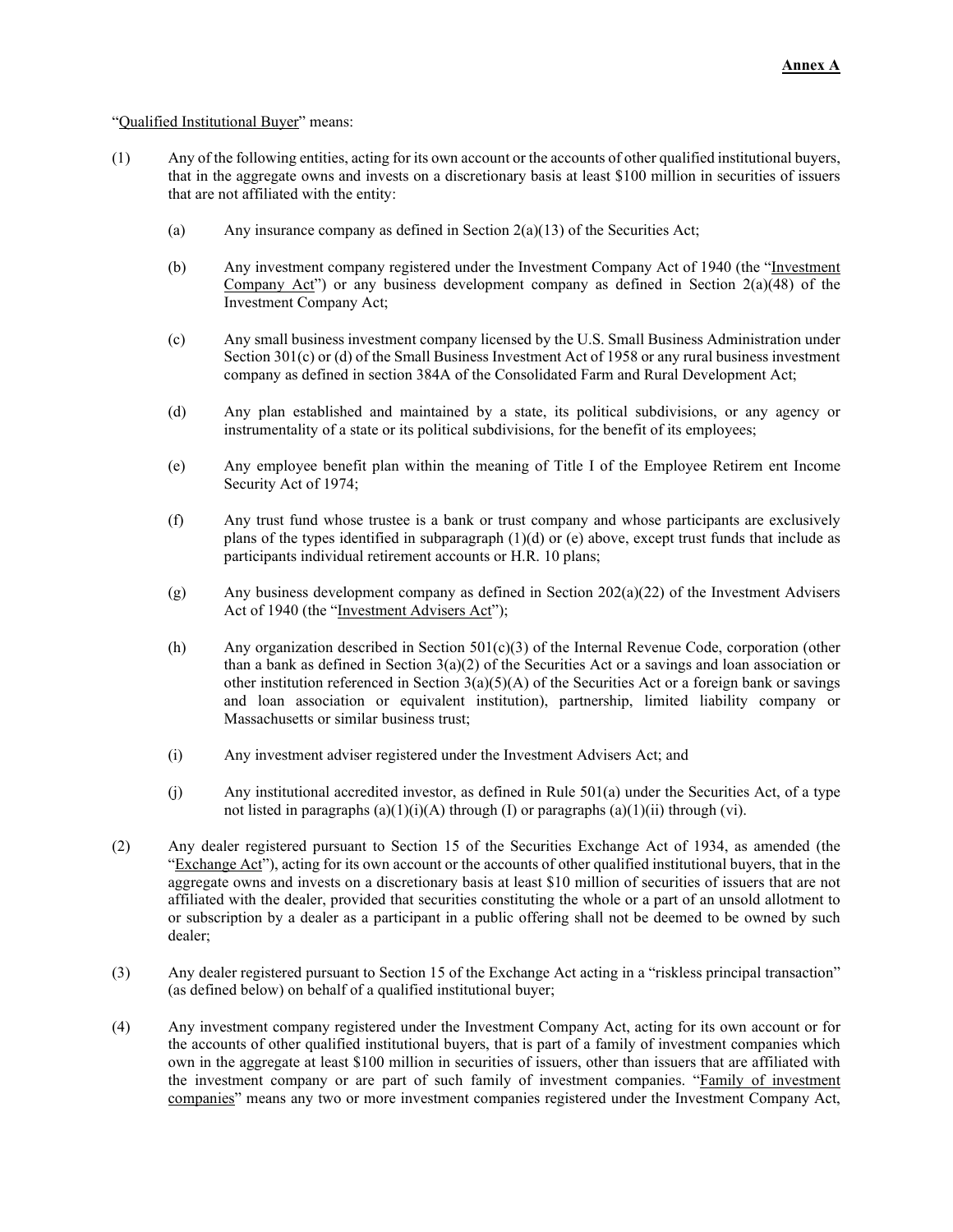except for a unit investment trust whose assets consist solely of shares of one or more registered investment companies, that have the same investment adviser (or, in the case of unit investment trusts, the same depositor), provided that:

- (a) Each series of a series company (as defined in Rule 18f-2 under the Investment Company Act) shall be deemed to be a separate investment company; and
- (b) Investment companies shall be deemed to have the same adviser (or depositor) if their advisers (or depositors) are majority-owned subsidiaries of the same parent, or if one investment company's adviser (or depositor) is a majority-owned subsidiary of the other investment com pany's adviser (or depositor);
- (5) Any entity, all of the equity owners of which are qualified institutional buyers, acting for its own account or the accounts of other qualified institutional buyers; and
- (6) Any bank as defined in Section 3(a)(2) of the Securities Act, any savings and loan association or other institution as referenced in Section  $3(a)(5)(A)$  of the Securities Act, or any foreign bank or savings and loan association or equivalent institution, acting for its own account or the accounts of other qualified institutional buyers, that in the aggregate owns and invests on a discretionary basis at least \$100 million in securities of issuers that are not affiliated with it and that has an audited net worth of at least \$25 million as demonstrated in its latest annual financial statements, as of a date not more than 16 months preceding the date of sale under the rule in the case of a U.S. bank or savings and loan association, and not more than 18 months preceding such date of sale for a foreign bank or savings and loan association or equivalent institution.

For purposes of the foregoing definitions:

- (1) In determining the aggregate amount of securities owned and invested on a discretionary basis by an entity, the following instruments and interests shall be excluded: bank deposit notes and certificates of deposit; loan participations; repurchase agreements; securities owned but subject to a repurchase agreement; and currency, interest rate and commodity swaps.
- (2) The aggregate value of securities owned and invested on a discretionary basis by an entity shall be the cost of such securities, except where the entity reports its securities holdings in its financial statements on the basis of their market value, and no current information with respect to the cost of those securities has been published. In the latter event, the securities may be valued at market for purposes of this section.
- (3) In determining the aggregate amount of securities owned by an entity and invested on a discretionary basis, securities owned by subsidiaries of the entity that are consolidated with the entity in its financial statements prepared in accordance with generally accepted accounting principles may be included if the investments of such subsidiaries are managed under the direction of the entity, except that, unless the entity is a reporting company under Section 13 or 15(d) of the Exchange Act, securities owned by such subsidiaries may not be included if the entity itself is a majority-owned subsidiary that would be included in the consolidated financial statements of another enterprise.
- (4) "Riskless principal transaction" means a transaction in which a dealer buys a security from any person and makes a simultaneous offsetting sale of such security to a qualified institutional buyer, including another dealer acting as riskless principal for a qualified institutional buyer.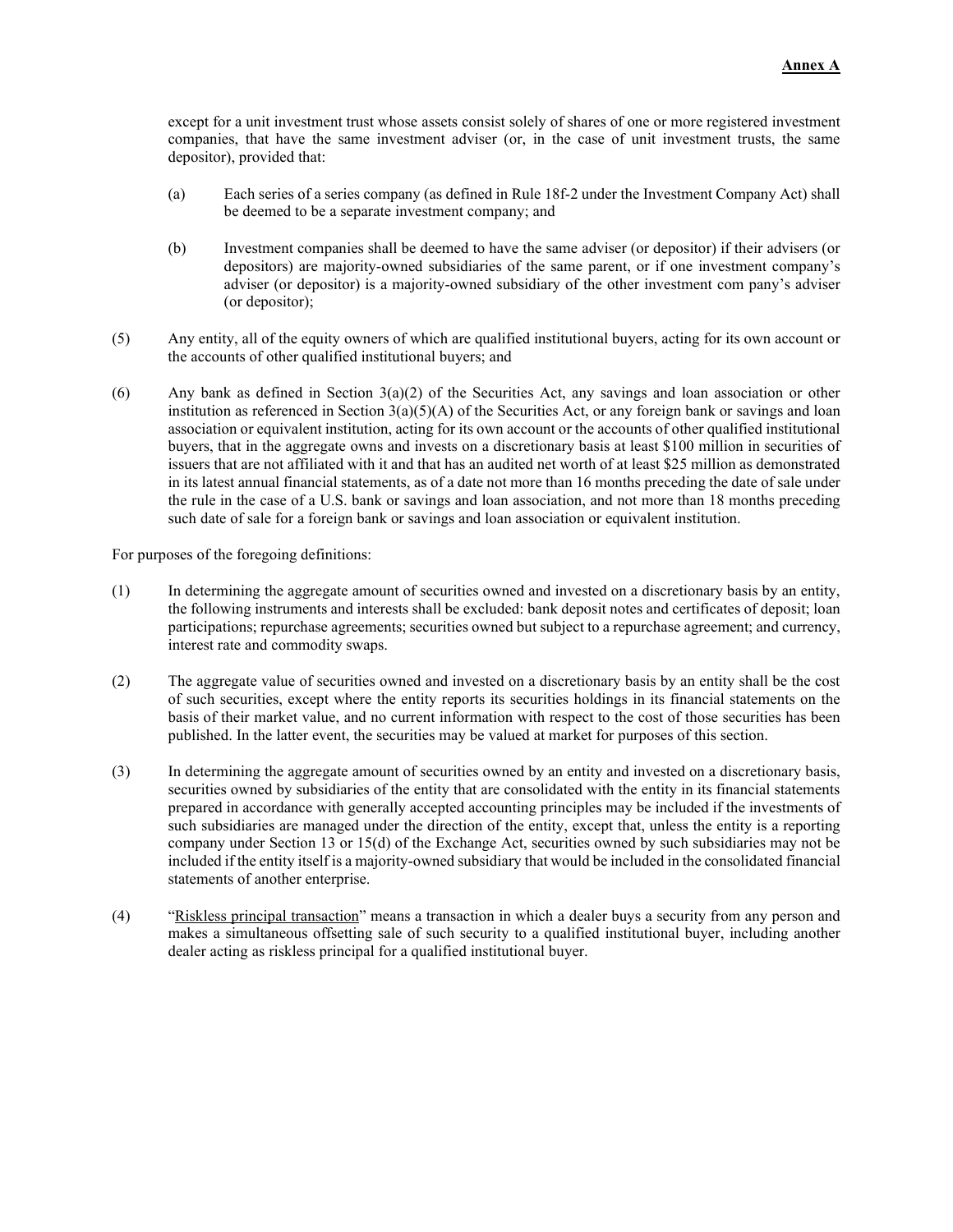#### Institutional "Accredited Investor" means:

- (1) Any bank as defined in Section 3(a)(2) of the Securities Act or any savings and loan association or other institution specified in Section  $3(a)(5)(A)$  of the Securities Act whether acting in its individual or fiduciary capacity; any broker or dealer registered pursuant to Section 15 of the Exchange Act; any investment adviser registered pursuant to section 203 of the Investment Advisers Act of 1940 or registered pursuant to the laws of a state; any investment adviser relying on the exemption from registering with the Commission under section 203(l) or (m) of the Investment Advisers Act of 1940; any insurance company as defined in Section 2(a)(13) of the Securities Act; any investment company registered under the Investment Company Act or a business development company as defined in Section 2(a)(48) of that Act; any Small Business Investment Company licensed by the U.S. Small Business Administration under Section 301(c) or (d) of the Small Business Investment Act of 1958; any Rural Business Investment Company as defined in section 384A of the Consolidated Farm and Rural Development Act; any plan established and maintained by a state, its political subdivisions, or any agency or instrumentality of a state or its political subdivisions, for the benefit of its employees, if such plan has total assets in excess of \$5,000,000; any employee benefit plan within the meaning of the Employee Retirement Income Security Act of 1974, if the investment decision is made by a plan fiduciary, as defined in Section 3(21) of such Act, which is either a bank, savings and loan association, insurance company, or registered investment adviser, or if the employee benefit plan has total assets in excess of \$5,000,000 or, if a self-directed plan, with investment decisions made solely by persons that are accredited investors;
- (2) Any private business development company as defined in Section 202(a)(22) of the Investment Advisers Act;
- (3) Any organization described in Section 501(c)(3) of the Internal Revenue Code, corporation, Massachusetts or similar business trust, partnership, or limited liability company, not formed for the specific purpose of acquiring the securities offered, with total assets in excess of \$5,000,000; or
- (4) Any trust with total assets in excess of \$5,000,000, not formed for the specific purpose of acquiring the securities offered, whose purchase is directed by a sophisticated person as described in Rule 506(b)(2)(ii) under the Securities Act.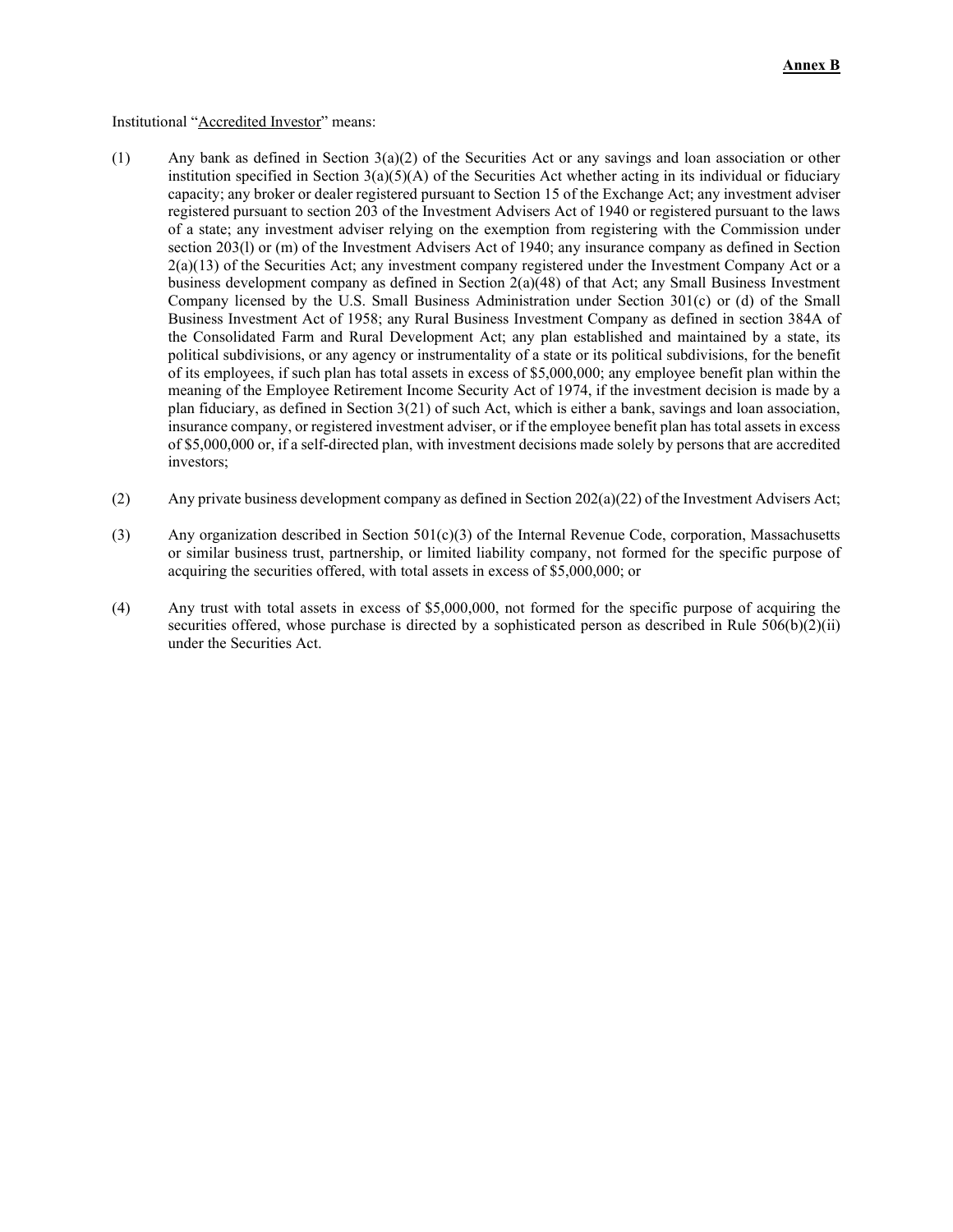# $(1)$  "U.S. person" means:

- (a) Any natural person resident in the United States;
- (b) Any partnership or corporation organized or incorporated under the laws of the United States;
- (c) Any estate of which any executor or administrator is a U.S. person;
- (d) Any trust of which any trustee is a U.S. person;
- (e) Any agency or branch of a foreign entity located in the United States;
- (f) Any non-discretionary account or similar account (other than an estate or trust) held by a dealer or other fiduciary for the benefit or account of a U.S. person;
- (g) Any discretionary account or similar account (other than an estate or trust) held by a dealer or other fiduciary organized, incorporated, or (if an individual) resident in the United States; and
- (h) Any partnership or corporation if:
	- (i) Organized or incorporated under the laws of any foreign jurisdiction; and
	- (ii) Formed by a U.S. person principally for the purpose of investing in securities not registered under the Securities Act, unless it is organized or incorporated, and owned, by accredited investors (as defined in Rule 501(a) under the Securities Act) who are not natural persons, estates or trusts.
- (2) The following are *not* "U.S. persons":
	- (a) Any discretionary account or similar account (other than an estate or trust) held for the benefit or account of a non-U.S. person by a dealer or other professional fiduciary organized, incorporated, or (if an individual) resident in the United States;
	- (b) Any estate of which any professional fiduciary acting as executor or administrator is a U.S. person if:
		- (i) An executor or administrator of the estate who is not a U.S. person has sole or shared investment discretion with respect to the assets of the estate; and
		- (ii) The estate is governed by foreign law;
	- (c) Any trust of which any professional fiduciary acting as trustee is a U.S. person, if a trustee who is not a U.S. person has sole or shared investment discretion with respect to the trust assets, and no beneficiary of the trust (and no settlor if the trust is revocable) is a U.S. person;
	- (d) An employee benefit plan established and administered in accordance with the law of a country other than the United States and customary practices and documentation of such country;
	- (e) Any agency or branch of a U.S. person located outside the United States if:
		- (i) The agency or branch operates for valid business reasons; and
		- (ii) The agency or branch is engaged in the business of insurance or banking and is subject to substantive insurance or banking regulation, respectively, in the jurisdiction where located; and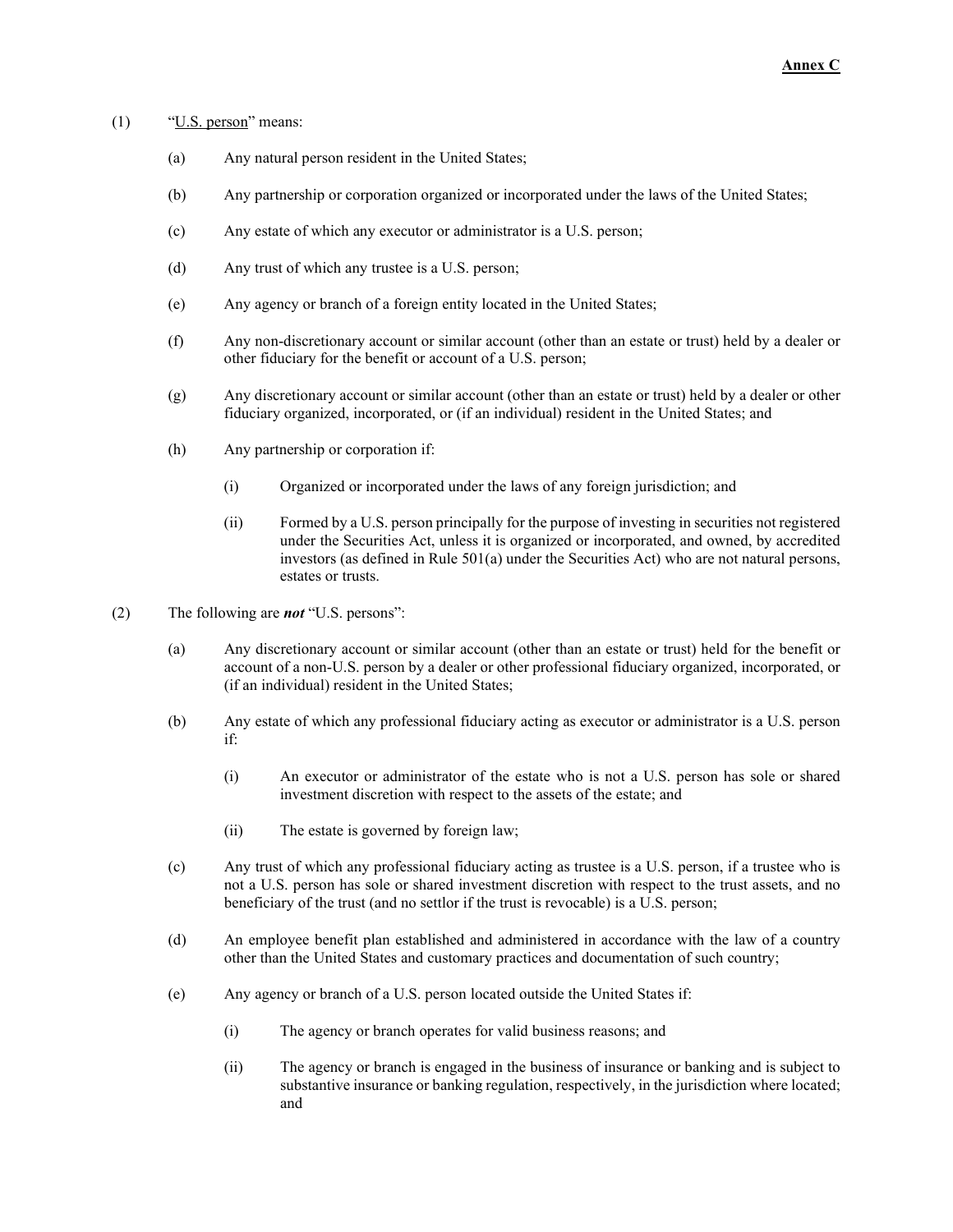(f) The International Monetary Fund, the International Bank for Reconstruction and Development, the Inter-American Development Bank, the Asian Development Bank, the African Development Bank, the United Nations, and their agencies, affiliates and pension plans, and any other similar international organizations, their agencies, affiliates and pension plans.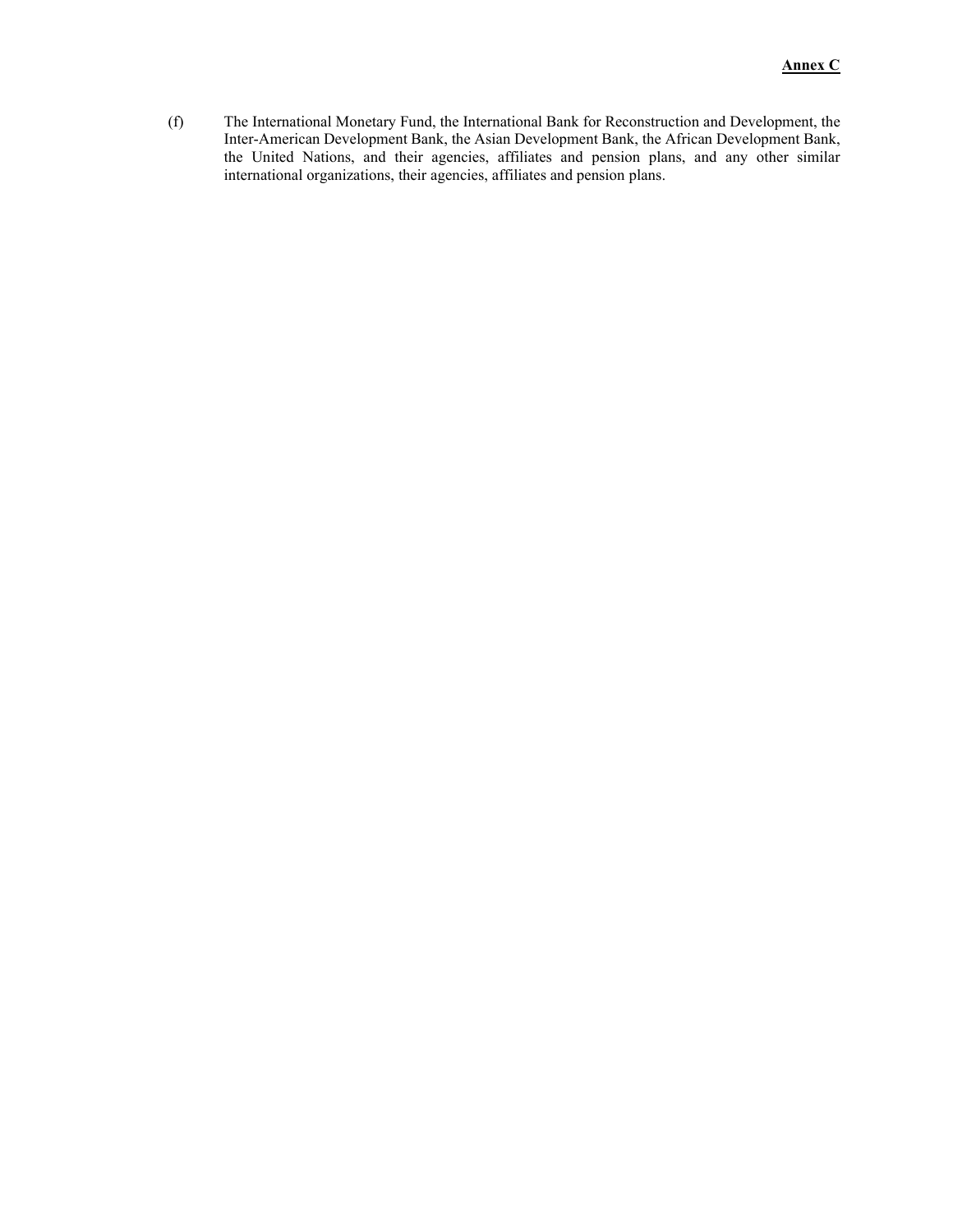# **Eligibility Letter**

To: athenahealth Group Inc.

email: [investors@athenahealth.com](mailto:investors@athenahealth.com)

Ladies and Gentlemen:

The undersigned hereby represents and warrants to athenahealth Group Inc. (the "Issuer") as follows (please check boxes for those items that apply to you):

- $\Box$  (1) It is the holder or beneficial owner, or is acting on behalf of a holder or beneficial owner, of the Issuer's 6.500% Senior Notes due 2030 (the "Notes"), in the amount set forth below.
- $\Box$  (2) It is, or in the event that the undersigned is acting on behalf of a holder or beneficial owner of the Notes, the undersigned has received a written certification from such holder or beneficial owner (dated as of a specific date on or since the close of such holder's or beneficial owner's most recent fiscal year) to the effect that such holder or beneficial owner is, one of the following (as indicated with a checkmark):
	- $\Box$  a "qualified institutional buyer" (or "QIB") as defined in Rule 144A under the Securities Act; or
	- $\square$  an institutional "accredited investor" as defined in Rule 501(a)(1), (2), (3) or (7) under the Securities Act; or
	- $\Box$  not a "U.S. person" as contemplated by Rule 903(a)(1) of Regulation S under the Securities Act.
- $\Box$  (3) It is a bona fide prospective investor in the Notes and is one of the following (as indicated with a checkmark):
	- $\Box$  a "qualified institutional buyer" (or "QIB") as defined in Rule 144A under the Securities Act;
	- $\Box$  an institutional "accredited investor" as defined in Rule 501(a)(1), (2), (3) or (7) under the Securities Act; or
	- $\Box$  not a "U.S. person" as contemplated by Rule 903(a)(1) of Regulation S under the Securities Act.
- $\Box$  (4) It is a securities analyst (providing analysis of investment in the Notes).
- $\Box$  (5) It is a market maker in the Notes.

The undersigned agrees (i) to treat all information contained on the website as confidential in accordance with the confidentiality acknowledgment provided in connection with accessing the website, (ii) not to use any information contained on the website for any purpose other than for its investment or potential investment in the Notes and (iii) not to publicly disclose any information contained on the website.

The undersigned understands that it is providing the information contained herein solely for purposes of enabling the Issuer to provide the undersigned access to certain information regarding the Issuer. The undersigned also understands that the Issuer expressly reserves the right to deny access to any persons who submit this Eligibility Letter if the Issuer is not satisfied that such person meets the applicable requirements and that the Issuer may deny access to any holder, beneficial owner, bona fide prospective investor, securities analyst or market maker that is a